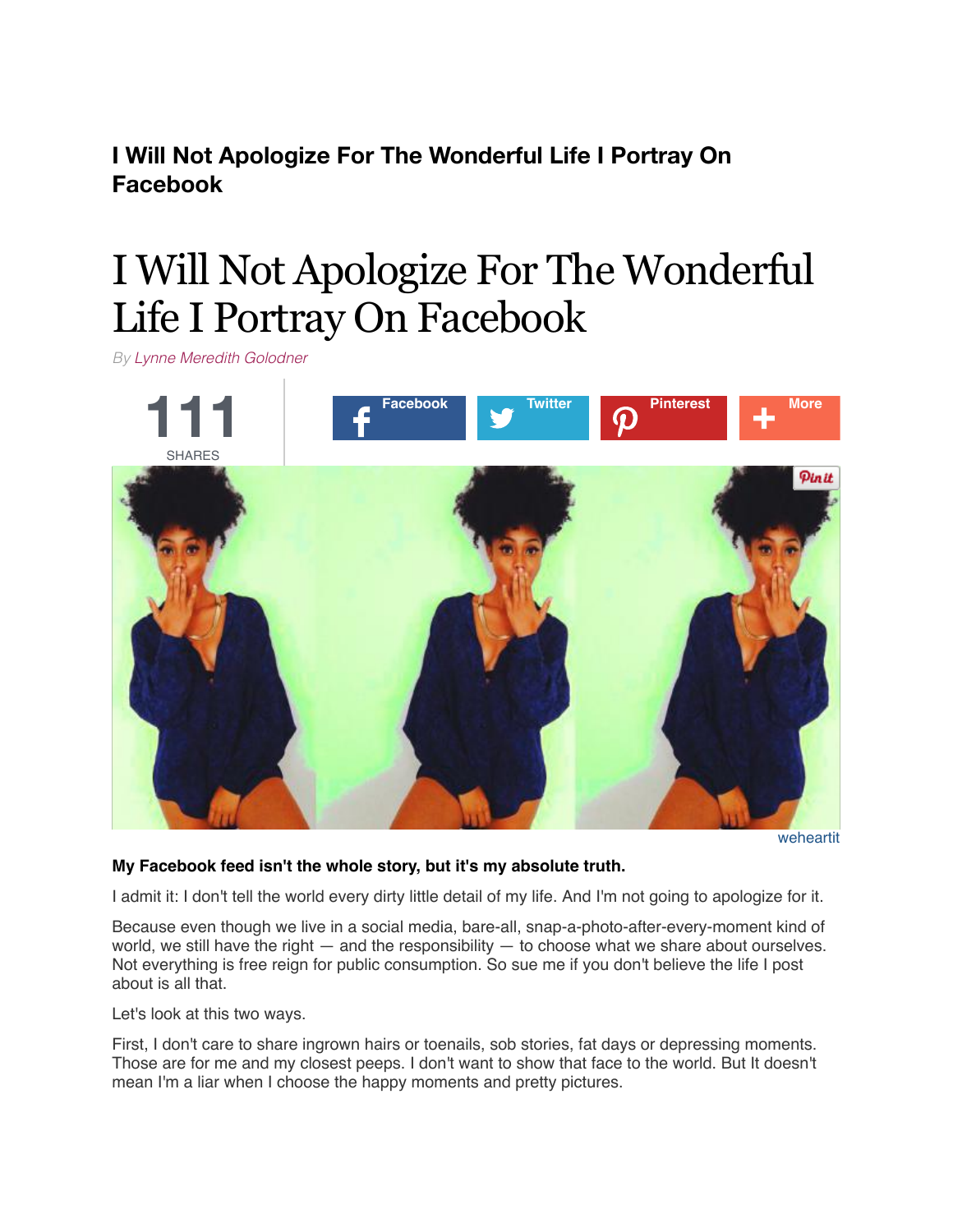**I believe that what we say is how our life unfolds. Put it out there so it can manifest. That might sound woo-woo to you, but I'm 100 percent in. If I complain that my life isn't measuring up, it simply won't.**

But if I choose to look at the glass as half-full, then it remains that way and the clear, cool liquid is incredibly soothing going down.

Secondly, why is it important to the nay-sayers and non-believers whether what I post is my real story or not? Isn't that a healthy dose of projection? It's like we don't want the happy people we see on Facebook and Twitter to be truly happy. Like we don't trust someone who's smiling and seeing the good everywhere she looks.

That's about you. You want to feel better about your own failings by pointing out mine. And I'm not going to play the game. I won't apologize for my selective posting on Facebook and in my blog. That's the life I want to share, and it's the life I want to live.

When it snows eight inches on a cool November night, I [love](http://www.yourtango.com/love) to see the sparkle on the laden tree branches the next morning and how the sunrise glints like crystals off the fresh quiet drifts. I'm not going to be the one complaining about the cold. I choose to live where I live, and I choose to celebrate the seasons.

My kid pictures are funny faces and fancy outfits, all of us hugging it up in some silly way. I don't record the moments when I'm yelling at them or they're yelling at me because I don't want to stay in those moments — and I'm surely not inviting you into them.

#### **We all know the ugly finds its way into every life. And we all have the right to kiss it goodbye quietly and quickly, without inviting commentary.**

I've taken the funny foot pictures on a beach chaise with a crystalline view of the ocean beyond my perfectly painted toes. I don't take the picture, nor even consider sharing, the moments when my toenails are misshapen with chipping polish I can't be bothered to take off.

Things aren't always perfect in my world. Every [single](http://www.yourtango.com/single) one of us shoulder the burdens and disappointments of a normal life. Public persona is different than the way we live every moment. My sacred inner self only comes out with people I trust, who will cherish my fragile heart rather than stomp on it.

I love the person I am in my Instagram pictures and my Facebook posts. That's my best face forward. I love the option to delete and edit, to think carefully about the person I share with the world.

#### **No good will come from being snarky about the disproportion of good moments to reality on other people's posts. Life is beautiful because you believe it's beautiful, and the more you show the [beauty](http://www.yourtango.com/taxonomy/term/39839) the more you inhabit it.**

I'm not going to apologize for being selective about what I share with the world. That's my story, and I'm sticking to it.

## [7 Proven Ways Facebook Is Destroying Your](http://www.yourtango.com/2014229572/7-ways-facebook-destroying-your-relationship) **Relationship**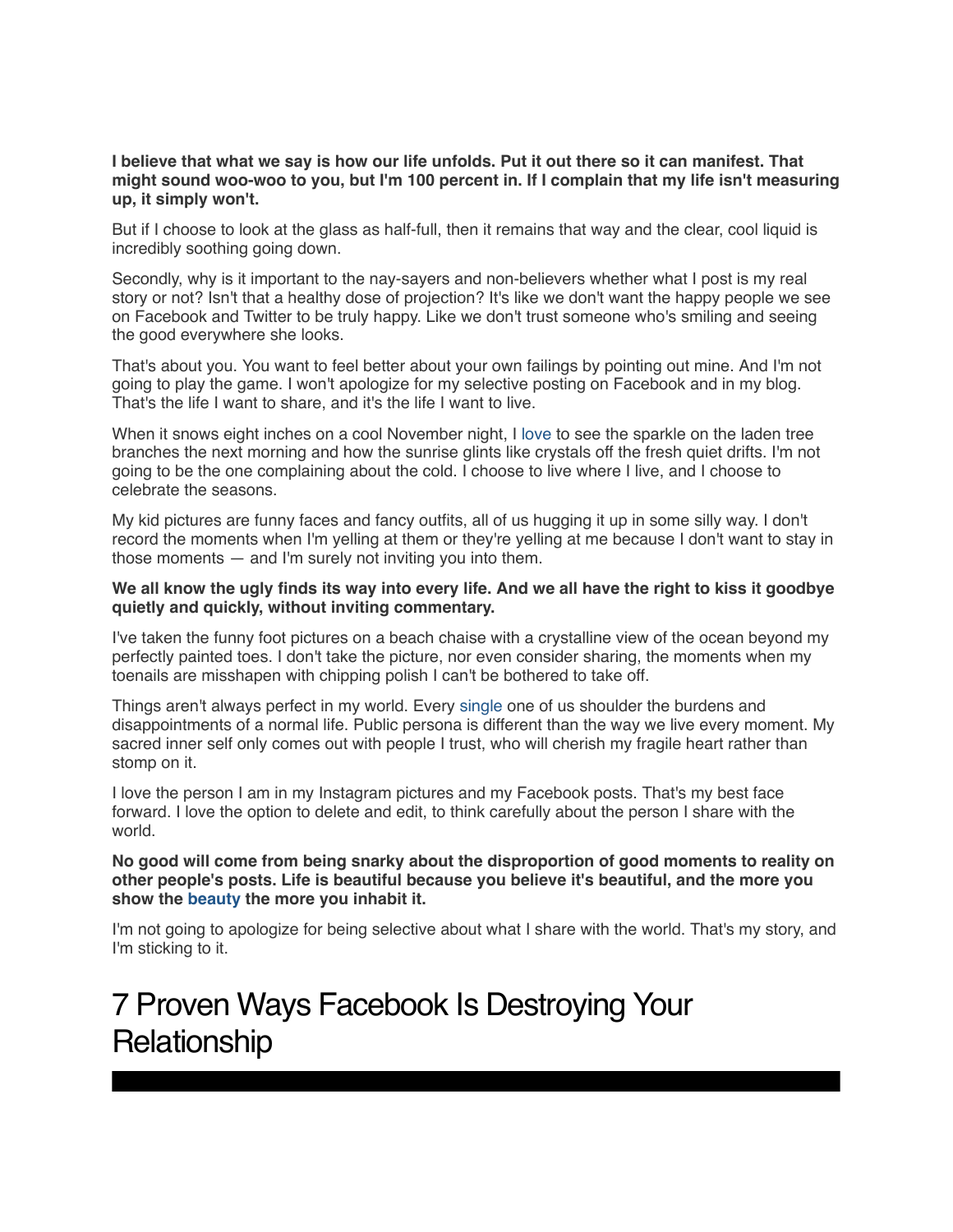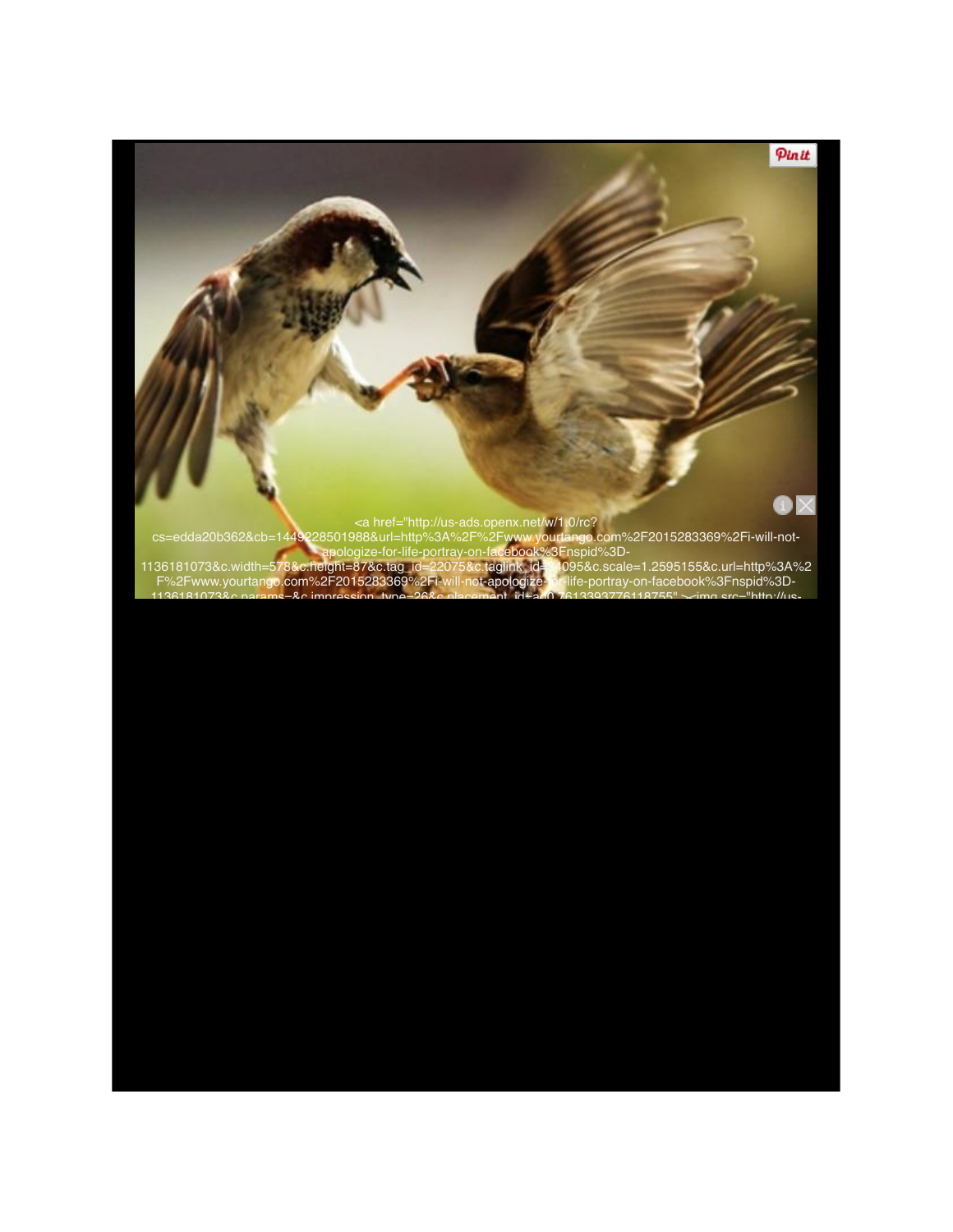



### [Junior Women's Sun & Shadow Hooded Long Cardigan](http://a.tellapart.com/ac?ai=hu4bpPZf3l09tBFOGgCJLtWmL6YLAAEAAAAiNTUxNzA2NzIxNTE0MDA1NzQwMV8wX1ZCQm9ZeUYzX0RNPQsAAgAAAHlodHRwOi8vc2hvcC5ub3Jkc3Ryb20uY29tL1MvNDAxOTEzND9jbV92ZW49ZGlzcGxheV9ydCZjbV9wbGE9anVuaW9yc193b21lbiUzQXRvcHMlM0Fzd2VhdGVyJmNtX2l0ZT10ZXN0NCZjbV9jYXQ9dGVsbGFwYXJ0CAADAAAAAAsABAAAAAxLempaczZwS3JVUnIIAAUAAAAADAAHCwAFAAAABzQwMTkxMzQACwAJAAAADHRsNGU5RWRmYWltMgsACgAAAA9ERUZBVUxUX1BST0dSQU0CAAwBCAAOAAAABAA%3D)

A trendy geometric design patterns a long, hooded?cardigan that makes a perfect cool-weather layering piece. Color(s): black orion jacquard, olive burnt orion jacquard. Brand: Sun & Shadow. Style N...